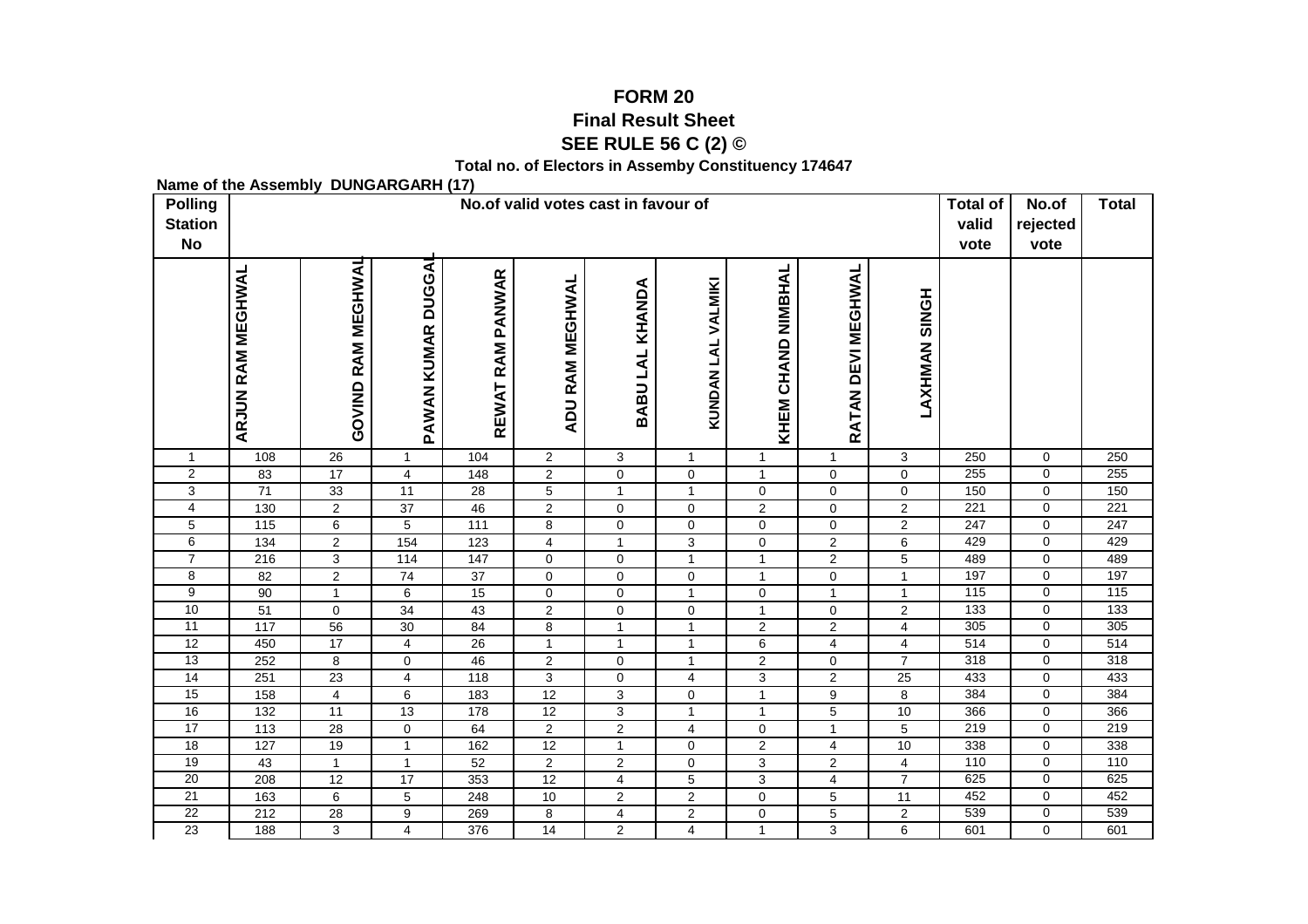| 24              |                   |                         |                |                   |                               |                |                     |                | $\mathbf 0$                            | $\overline{7}$      | 481 | $\mathbf 0$ | 481 |
|-----------------|-------------------|-------------------------|----------------|-------------------|-------------------------------|----------------|---------------------|----------------|----------------------------------------|---------------------|-----|-------------|-----|
|                 | 159               | 4                       | 16             | 288               | 4                             | $\mathbf{1}$   | $\mathbf{1}$        | $\mathbf{1}$   |                                        |                     |     |             |     |
| 25              | 292               | 30                      | 4              | 180               | $\overline{4}$                | 4              | 3                   | $\mathbf{1}$   | 6                                      | 11                  | 535 | $\mathbf 0$ | 535 |
| 26              | 64                | 2                       | 41             | 145               | 5                             | $\mathbf{1}$   | $\overline{2}$      | 3              | $\mathbf 0$                            | $\overline{7}$      | 270 | 0           | 270 |
| 27              | 211               | 21                      | $\overline{4}$ | 265               | 11                            | 4              | $\mathbf{1}$        | 5              | 5                                      | 11                  | 538 | $\mathbf 0$ | 538 |
| 28              | 133               | 58                      | $\overline{4}$ | 248               | $\overline{7}$                | $\mathbf{1}$   | $\mathbf 0$         | 3              | $\overline{4}$                         | 3                   | 461 | $\Omega$    | 461 |
| 29              | 96                | $\mathbf 0$             | 3              | 43                | $\mathbf 0$                   | $\Omega$       | $\mathbf{1}$        | $\mathbf 0$    | $\mathbf{1}$                           | 5                   | 149 | $\mathbf 0$ | 149 |
| $\overline{30}$ | 130               | 12                      | $\overline{4}$ | 258               | $\overline{7}$                | $\mathbf 0$    | $\mathbf 0$         | $\mathbf 0$    | 0                                      | 9                   | 420 | $\mathbf 0$ | 420 |
| $\overline{31}$ | 104               | 20                      | $\mathbf{1}$   | $\frac{1}{175}$   | 4                             | $\mathbf{1}$   | $\overline{3}$      | $\mathbf 0$    | $\overline{2}$                         | $\overline{6}$      | 316 | $\mathbf 0$ | 316 |
| 32              | 151               | 16                      | 6              | 242               | 5                             | $\mathbf 0$    | $\mathbf{1}$        | $\overline{4}$ | $\overline{2}$                         | $\overline{3}$      | 430 | $\Omega$    | 430 |
| 33              | $\frac{110}{110}$ | $\overline{\mathbf{4}}$ | $\mathbf{1}$   | 108               | $\mathbf 5$                   | $\mathbf 0$    | $\mathbf{1}$        | $\mathbf 2$    | $\mathbf{1}$                           | 8                   | 240 | $\mathbf 0$ | 240 |
| 34              | 106               | 16                      | $\overline{7}$ | $\frac{111}{111}$ | 4                             | 3              | $\mathbf 0$         | $\mathbf{1}$   | $\overline{4}$                         | 3                   | 255 | $\mathbf 0$ | 255 |
| 35              | 171               | 31                      | 53             | 225               | 10                            | $\mathbf{1}$   | 0                   | $\overline{2}$ | 5                                      | 5                   | 503 | $\mathbf 0$ | 503 |
| 36              | 243               | 8                       | 6              | 134               | 3                             | $\mathbf 0$    | $\mathbf 0$         | $\pmb{0}$      | $\overline{7}$                         | 4                   | 405 | $\mathbf 0$ | 405 |
| $\overline{37}$ | 202               | 5                       | 22             | 100               | $\overline{2}$                | $\mathbf{1}$   | $\mathbf 0$         | $\overline{2}$ | $\overline{2}$                         | 11                  | 347 | $\mathbf 0$ | 347 |
| 38              | 102               | $\overline{14}$         | $\overline{4}$ | 108               | $\overline{5}$                | $\mathbf{1}$   | $\mathbf 0$         | $\mathbf 0$    | $\overline{0}$                         | 3                   | 237 | $\mathbf 0$ | 237 |
| $\overline{39}$ | 143               | $\overline{4}$          | $\mathbf{1}$   | 126               | 4                             | $\mathbf{1}$   | $\overline{2}$      | $\overline{c}$ | $\mathbf{2}$                           | 9                   | 294 | $\mathbf 0$ | 294 |
| 40              | $\overline{111}$  | 17                      | 12             | 126               | $\mathbf 0$                   | $\mathbf{1}$   | $\boldsymbol{2}$    | $\mathbf{1}$   | $\mathbf{2}$                           | 9                   | 281 | $\Omega$    | 281 |
| 41              | $\frac{1}{143}$   | 15                      | $\mathbf 0$    | $\overline{71}$   | 5                             | $\mathbf{1}$   | $\mathbf{1}$        | $\mathbf{1}$   | 3                                      | 6                   | 246 | $\mathbf 0$ | 246 |
| 42              | 303               | 5                       | $\mathbf 0$    | $\frac{110}{110}$ | $\overline{\mathbf{4}}$       | $\mathbf{1}$   | $\overline{2}$      | $\mathbf 0$    | $\overline{0}$                         | $\overline{4}$      | 429 | $\mathbf 0$ | 429 |
| 43              | 149               | 3                       | 0              | $\frac{141}{1}$   | $\overline{7}$                | 3              | $\mathbf{1}$        | $\mathbf{1}$   | 0                                      | $\overline{5}$      | 310 | 0           | 310 |
| 44              | 284               | $\overline{\mathbf{4}}$ | $\mathbf{1}$   | 35                | $\overline{2}$                | $\overline{c}$ | $\mathbf 0$         | $\mathbf{1}$   | 5                                      | 4                   | 338 | $\mathbf 0$ | 338 |
| 45              | 127               | 6                       | $\overline{4}$ | $\overline{313}$  | 12                            | $\overline{2}$ | $\mathbf{1}$        | $\overline{2}$ | $\overline{4}$                         | 13                  | 484 | $\mathbf 0$ | 484 |
| 46              | 198               | 4                       | 20             | 236               | $\overline{7}$                | $\overline{2}$ | $\mathbf{1}$        | $\mathbf{1}$   | $\mathbf 0$                            | 4                   | 473 | $\mathbf 0$ | 473 |
| 47              | 153               | 89                      | 11             | 189               | $\overline{7}$                | $\overline{4}$ | $\mathbf{1}$        | $\mathbf 0$    | 3                                      | 8                   | 465 | $\mathbf 0$ | 465 |
| 48              | 241               | 53                      | $\overline{2}$ | 183               | 6                             | $\Omega$       | $\overline{2}$      | $\overline{3}$ | $\Omega$                               | 13                  | 503 | $\Omega$    | 503 |
| 49              | 233               | 30                      | $\overline{4}$ | 256               | 6                             | 3              | $\mathbf{1}$        | 3              | 3                                      | 8                   | 547 | $\Omega$    | 547 |
| 50              | 215               | 3                       | $\mathbf{1}$   | 45                | $\overline{c}$                | 3              | $\overline{2}$      | $\mathbf 0$    | 1                                      | 6                   | 278 | $\mathbf 0$ | 278 |
| 51              | 166               | $\overline{5}$          | $\sqrt{3}$     | 237               | $\,6$                         | $\mathbf{1}$   | $\mathsf{O}\xspace$ | $\mathbf{1}$   | 3                                      | $\overline{6}$      | 428 | $\mathbf 0$ | 428 |
| 52              | 292               | 23                      | 31             | 188               | 4                             | $\mathbf{1}$   | 0                   | 0              | $\overline{2}$                         | 7                   | 548 | $\mathbf 0$ | 548 |
| 53              | 304               | 3                       | $\mathbf{1}$   | 154               | $\overline{4}$                | $\mathbf 0$    | $\mathbf 0$         | $\mathbf 0$    | $\mathbf 0$                            | $\mathbf 0$         | 466 | $\mathbf 0$ | 466 |
| 54              | 269               | 3                       | $\overline{2}$ | 193               | 5                             | $\overline{2}$ | $\mathbf 0$         | $\mathbf{1}$   | $\Omega$                               | 6                   | 481 | $\mathbf 0$ | 481 |
| 55              | 254               | $\overline{2}$          | $\mathbf{1}$   | 158               | 5                             | $\mathbf 0$    | 3                   | $\mathbf 0$    | 3                                      | 4                   | 430 | $\mathbf 0$ | 430 |
| 56              | 223               | $\mathbf 0$             | $\mathbf{1}$   | 106               | $\mathbf{1}$                  | $\mathbf{1}$   | $\mathbf{1}$        | $\mathbf{1}$   | $\mathbf 0$                            | 3                   | 337 | $\Omega$    | 337 |
| 57              | 287               | $\overline{1}$          | $\mathbf 0$    | 105               | 4                             | $\Omega$       | $\mathsf 0$         | $\mathbf 0$    | $\mathbf{1}$                           | $\overline{2}$      | 400 | $\mathbf 0$ | 400 |
| 58              | 221               | $\mathbf 0$             | $\mathbf{1}$   | 115               | $\overline{2}$                | $\mathbf 0$    | $\mathsf{O}\xspace$ | $\mathbf 0$    | $\mathbf 0$                            | $\mathsf 0$         | 339 | $\mathbf 0$ | 339 |
| 59              | 227               | 4                       | $\overline{4}$ | 216               | 8                             | $\overline{c}$ | 3                   | $\mathbf{1}$   | $\overline{2}$                         | $\overline{7}$      | 474 | $\mathbf 0$ | 474 |
| 60              | $\overline{318}$  | 3                       | $\mathbf 0$    | $\frac{1}{132}$   | $\mathbf{1}$                  | $\overline{2}$ | $\mathbf{1}$        | $\mathbf 0$    | $\mathbf 0$                            | $\overline{2}$      | 459 | $\mathbf 0$ | 459 |
| 61              | 132               | $\mathbf{1}$            | $\mathbf 0$    | 115               | $\pmb{0}$                     | $\mathbf 0$    | $\mathbf 0$         | $\mathbf 0$    | $\mathbf 0$                            | $\mathbf{1}$        | 249 | $\mathbf 0$ | 249 |
| 62              | 142               | $\mathbf{1}$            | $\mathbf{1}$   | 143               | 3                             | $\mathbf 0$    | $\mathbf 0$         | $\mathbf 0$    | $\mathbf 0$                            | $\overline{2}$      | 292 | $\mathbf 0$ | 292 |
| 63              | 359               | 4                       | 3              | 147               | $\mathsf 3$                   | $\mathbf 0$    | $\mathbf{1}$        | $\mathbf 0$    | $\mathbf{1}$                           | 6                   | 524 | $\mathbf 0$ | 524 |
| 64              | 244               | 3                       | 3              | 209               | $\overline{c}$                | $\overline{c}$ | $\mathbf 0$         | $\mathbf{1}$   | $\mathbf 0$                            | $\mathbf{1}$        | 465 | $\mathbf 0$ | 465 |
| 65              | 173               | 10                      |                | 221               |                               | $\mathbf{1}$   |                     | $\mathbf{1}$   |                                        |                     | 425 | $\mathbf 0$ | 425 |
| 66              | 150               | 4                       | 3<br>5         | 136               | $\mathbf 5$<br>$\overline{4}$ | $\mathbf 0$    | 3                   | $\mathbf{1}$   | $\overline{\mathbf{c}}$<br>$\mathbf 0$ | 6<br>$\overline{c}$ | 304 | $\Omega$    | 304 |
| 67              |                   |                         |                |                   |                               |                | $\boldsymbol{2}$    |                |                                        |                     |     | 0           | 315 |
|                 | 206               | 3                       | $\overline{5}$ | 89                | 3                             | $\mathsf 0$    | $\overline{2}$      | $\mathbf{1}$   | 3                                      | 3                   | 315 |             |     |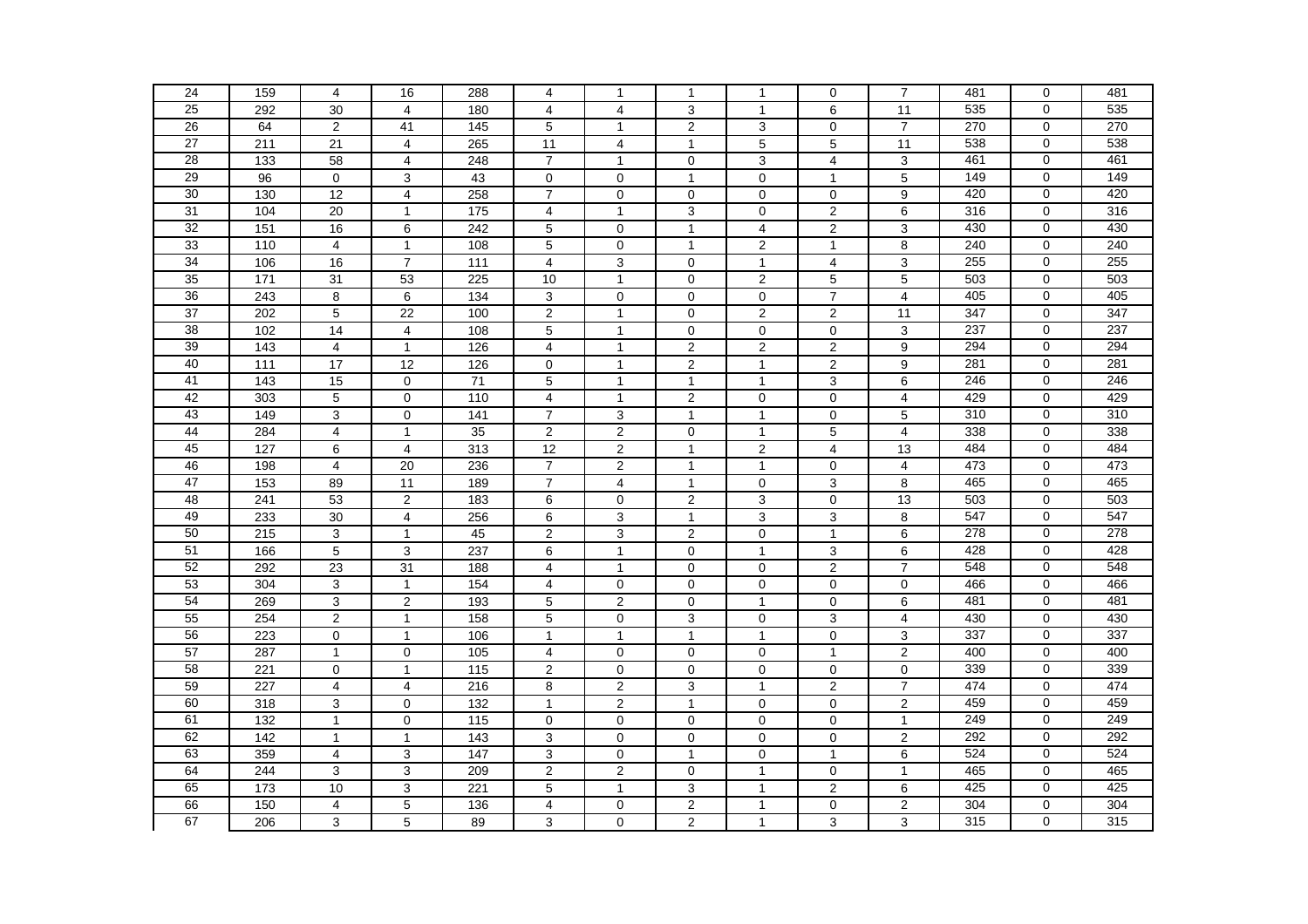| 68              | 154               | $\overline{5}$          | 8                       | 192               | 11                      | 6                   | $\mathbf{1}$   | $\mathbf 0$      | $\mathbf{1}$            | 8                       | 386              | $\mathbf 0$    | 386 |
|-----------------|-------------------|-------------------------|-------------------------|-------------------|-------------------------|---------------------|----------------|------------------|-------------------------|-------------------------|------------------|----------------|-----|
| 69              | 209               | $\overline{5}$          | $\overline{2}$          | 157               | 5                       | $\overline{2}$      | $\mathbf 0$    | $\mathbf 0$      | $\mathbf{1}$            | $\overline{5}$          | 386              | $\mathbf 0$    | 386 |
| 70              | 119               | $\mathbf{1}$            | $\mathbf{1}$            | 150               | 3                       | $\mathbf{1}$        | $\overline{c}$ | $\mathbf{1}$     | $\mathbf{1}$            | 3                       | 282              | $\mathbf 0$    | 282 |
| 71              | 232               | 3                       | 4                       | 270               | $\overline{\mathbf{c}}$ | 0                   | $\mathbf{1}$   | $\mathbf 0$      | $\overline{2}$          | 6                       | 520              | 0              | 520 |
| $\overline{72}$ | 157               | $\mathsf 3$             | $\overline{2}$          | 219               | 8                       | $\overline{2}$      | $\mathbf 0$    | $\overline{1}$   | $\overline{1}$          | $\overline{2}$          | 395              | $\mathbf 0$    | 395 |
| 73              | 187               | $\mathbf{1}$            | $\mathbf{1}$            | $\frac{114}{114}$ | $\mathbf{1}$            | $\mathbf 0$         | $\overline{2}$ | $\mathbf 0$      | $\mathbf 0$             | $\overline{2}$          | 308              | $\mathbf 0$    | 308 |
| $\overline{74}$ | 94                | 8                       | 3                       | 218               | 6                       | $\mathbf{1}$        | $\overline{c}$ | $\mathbf 0$      | $\mathbf{1}$            | $\overline{2}$          | 335              | $\mathbf 0$    | 335 |
| 75              | 187               | $\mathbf{1}$            | 2                       | 243               | $\overline{14}$         | $\mathbf{1}$        | $\overline{0}$ | $\overline{1}$   | 1                       | $\mathbf{1}$            | 451              | $\mathbf 0$    | 451 |
| 76              | 221               | $\mathbf{1}$            | 4                       | 188               | 10                      | $\mathsf{O}\xspace$ | $\overline{3}$ | 3                | $\mathbf{1}$            | $\overline{4}$          | 435              | $\Omega$       | 435 |
| 77              | 139               | $\mathsf 3$             | $\overline{c}$          | $\overline{311}$  | 6                       | $\mathbf{1}$        | $\mathbf 2$    | $\overline{1}$   | $\overline{\mathbf{c}}$ | 6                       | 473              | $\mathbf 0$    | 473 |
| 78              | 177               | $\overline{2}$          | $\mathbf{1}$            | 219               | $\mathbf{1}$            | $\mathbf{1}$        | $\overline{2}$ | $\overline{1}$   | $\mathbf{1}$            | $\mathbf{1}$            | 406              | $\mathbf 0$    | 406 |
| 79              | 147               | 5                       | $\mathbf{1}$            | 160               | $\mathbf{1}$            | 5                   | $\mathbf 0$    | $\overline{1}$   | $\overline{0}$          | $\mathbf{1}$            | 321              | $\mathbf 0$    | 321 |
| 80              | 130               | $\mathbf{1}$            | $\overline{\mathbf{c}}$ | 123               | $\mathbf 0$             | $\mathbf{2}$        | 3              | $\mathbf{1}$     | $\mathbf 0$             | $\overline{c}$          | 264              | $\mathbf 0$    | 264 |
| 81              | 146               | $\overline{2}$          | 2                       | 172               | $\overline{4}$          | $\mathbf 0$         | $\pmb{0}$      | $\mathbf 0$      | $\overline{2}$          | $\overline{2}$          | 330              | $\mathbf 0$    | 330 |
| 82              | 182               | $\overline{5}$          | 3                       | 209               | $\overline{7}$          | $\overline{0}$      | $\overline{2}$ | $\overline{1}$   | $\overline{2}$          | $\overline{3}$          | 414              | $\overline{0}$ | 414 |
| 83              | 221               | $\overline{7}$          | 17                      | 400               | 13                      | 8                   | 3              | $\overline{1}$   | 4                       | 16                      | 690              | $\mathbf 0$    | 690 |
| 84              | 167               | $\overline{29}$         | $\mathbf{1}$            | 22                | 1                       | $\mathbf{1}$        | $\mathbf{1}$   | $\mathbf 0$      | 4                       | 9                       | 235              | $\mathbf 0$    | 235 |
| 85              | $\overline{73}$   | $\overline{\mathbf{4}}$ | $\overline{3}$          | 62                | 5                       | $\mathbf 0$         | $\mathbf{1}$   | $\boldsymbol{0}$ | 3                       | $\pmb{0}$               | 151              | $\mathbf 0$    | 151 |
| 86              | $\overline{31}$   | $\,6$                   | $\overline{25}$         | $\frac{1}{121}$   | $\overline{\mathbf{4}}$ | $\mathbf 0$         | $\pmb{0}$      | $\overline{2}$   | $\mathbf{1}$            | $\overline{2}$          | 192              | $\mathbf 0$    | 192 |
| 87              | 15                | 3                       | 15                      | $\overline{213}$  | 6                       | $\mathbf{2}$        | $\mathbf 0$    | 0                | $\mathbf{1}$            | 6                       | 261              | 0              | 261 |
| 88              | 20                | $\mathbf{1}$            | 3                       | 114               | $\mathbf 0$             | $\mathbf 0$         | $\mathbf{1}$   | $\mathbf 0$      | $\mathbf{1}$            | $\mathbf{1}$            | $\overline{141}$ | $\mathbf 0$    | 141 |
| 89              | 109               | $\overline{\mathbf{4}}$ | $\overline{7}$          | $\frac{1}{134}$   | $\mathbf 0$             | 2                   | $\mathbf{1}$   | $\mathbf 0$      | 3                       | $\overline{2}$          | 262              | $\mathbf 0$    | 262 |
| 90              | 158               | $\overline{2}$          | 8                       | 213               | 3                       | $\mathbf{1}$        | $\overline{2}$ | $\mathbf 0$      | $\overline{2}$          | $\overline{9}$          | 398              | $\mathbf 0$    | 398 |
| 91              | 140               | $\sqrt{5}$              | $\overline{4}$          | 167               | 5                       | 3                   | $\mathbf{1}$   | $\overline{2}$   | 5                       | 5                       | 337              | $\mathbf 0$    | 337 |
| 92              | 99                | 5                       | $\overline{4}$          | 124               | $\overline{2}$          | $\mathbf 0$         | $\mathbf 0$    | $\mathbf 0$      | $\Omega$                | $\mathbf 0$             | 234              | $\mathbf 0$    | 234 |
| 93              | 61                | 10                      | $\overline{c}$          | 118               | $\pmb{0}$               | $\mathbf 0$         | $\mathsf 0$    | $\overline{c}$   | 2                       | $\overline{\mathbf{4}}$ | 199              | $\mathbf 0$    | 199 |
| 94              | 44                | $\overline{4}$          | $\mathbf 0$             | 81                | 3                       | $\mathbf 0$         | $\mathsf 0$    | $\mathbf 0$      | $\mathbf{1}$            | $\overline{\mathbf{4}}$ | 137              | $\pmb{0}$      | 137 |
| 95              | $\frac{111}{111}$ | 10                      | $\overline{3}$          | 276               | 8                       | $\overline{2}$      | $\overline{2}$ | $\overline{2}$   | $\overline{2}$          | $\overline{5}$          | 421              | $\mathbf 0$    | 421 |
| 96              | 127               | 3                       | 15                      | 162               | 8                       | $\mathbf 0$         | $\mathbf{1}$   | $\mathbf 0$      | $\mathbf 0$             | 10                      | 326              | 0              | 326 |
| 97              | 109               | 4                       | 12                      | 212               | 5                       | $\mathbf{1}$        | $\pmb{0}$      | $\mathbf{1}$     | $\mathbf{1}$            | 5                       | 350              | $\mathbf 0$    | 350 |
| 98              | 81                | $\overline{4}$          | $\overline{5}$          | 203               | $\overline{4}$          | $\mathbf 0$         | $\mathbf 0$    | $\mathbf 0$      | $\Omega$                | $\overline{5}$          | 302              | $\mathbf 0$    | 302 |
| 99              | 101               | 5                       | $\overline{4}$          | 206               | 4                       | $\mathbf 0$         | $\mathbf 0$    | $\overline{1}$   | 6                       | 10                      | 337              | $\mathbf 0$    | 337 |
| 100             | $\overline{27}$   | $\overline{7}$          | 2                       | 138               | 12                      | 3                   | $\overline{2}$ | $\mathbf 0$      | $\mathbf{1}$            | 3                       | 195              | $\mathbf 0$    | 195 |
| 101             | 144               | $\overline{20}$         | $\overline{11}$         | $\overline{215}$  | $\overline{11}$         | $\overline{3}$      | $\overline{3}$ | $\overline{c}$   | $\mathbf 0$             | $\overline{7}$          | 416              | $\mathbf 0$    | 416 |
| 102             | $\overline{47}$   | $\overline{14}$         | $\mathbf{1}$            | 197               | $\overline{7}$          | 3                   | $\overline{4}$ | $\mathbf 0$      | $\mathbf{1}$            | 6                       | 280              | $\pmb{0}$      | 280 |
| 103             | 361               | $\mathbf 5$             | $\sqrt{5}$              | 123               | $\boldsymbol{2}$        | $\mathbf 0$         | $\pmb{0}$      | 0                | 3                       | $\mathbf 2$             | 501              | $\mathbf 0$    | 501 |
| 104             | 330               | $\overline{4}$          | $\mathbf 0$             | 46                | $\mathbf 0$             | $\mathbf 0$         | $\overline{1}$ | $\mathbf 0$      | $\mathbf 0$             | 4                       | 385              | $\mathbf 0$    | 385 |
| 105             | 158               | 3                       | $\overline{2}$          | 93                | 4                       | 2                   | $\mathbf{1}$   | $\mathbf 0$      | 2                       | 10                      | 275              | $\mathbf 0$    | 275 |
| 106             | 149               | 26                      | 8                       | 101               | 5                       | $\mathbf{2}$        | $\mathbf 0$    | $\overline{1}$   | $\mathbf 0$             | $\mathbf{2}$            | 294              | $\mathbf 0$    | 294 |
| 107             | 135               | 31                      | $\overline{2}$          | 63                | $\overline{2}$          | $\overline{2}$      | $\mathbf{1}$   | $\mathbf 0$      | $\overline{2}$          | $\overline{2}$          | 240              | $\mathbf 0$    | 240 |
| 108             | 153               | 6                       | 12                      | 180               | 8                       | $\mathbf{1}$        | 6              | $\mathbf 0$      | $\mathbf{1}$            | 6                       | 373              | $\mathbf 0$    | 373 |
| 109             | 90                | 13                      | 9                       | 125               | 3                       | $\mathbf{1}$        | $\mathbf 2$    | 3                | $\mathbf{1}$            | $\overline{7}$          | 254              | $\mathbf 0$    | 254 |
| 110             | 38                | $\mathbf{1}$            | $\overline{14}$         | 224               | 6                       | 3                   | $\sqrt{2}$     | $\mathbf{1}$     | $\mathbf{1}$            | 4                       | 294              | $\mathbf 0$    | 294 |
| 111             | 184               | $\overline{4}$          | 19                      | 176               | 10                      | 0                   | $\mathbf{1}$   | $\overline{c}$   | $\overline{2}$          | 13                      | 411              | 0              | 411 |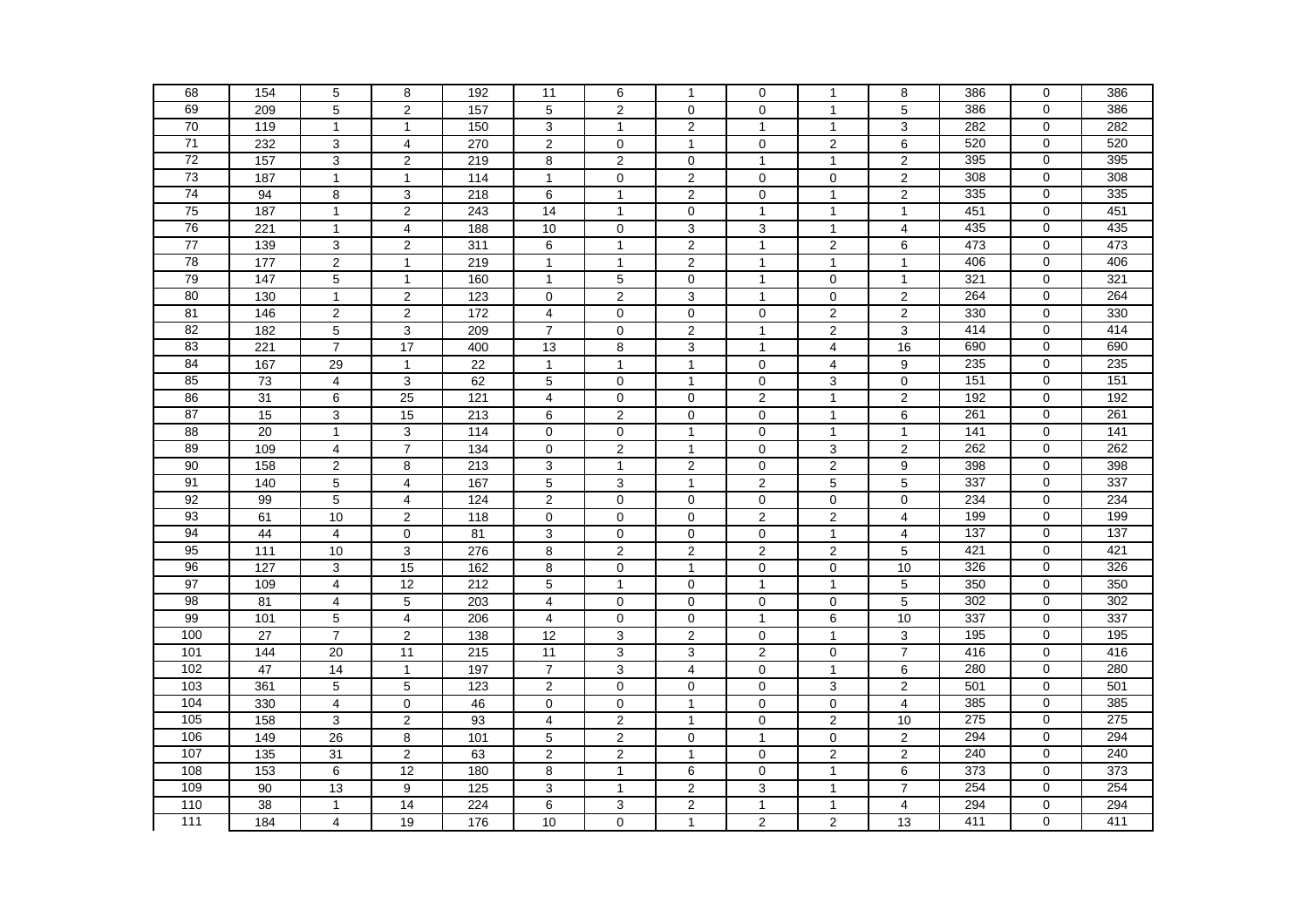| 112               | 31               | 3                       | $\mathbf 0$     | 104               | $\mathbf{1}$            | $\mathbf 0$      | $\mathbf 0$             | 4                | 1              | $\overline{2}$          | 146 | $\mathbf 0$    | 146 |
|-------------------|------------------|-------------------------|-----------------|-------------------|-------------------------|------------------|-------------------------|------------------|----------------|-------------------------|-----|----------------|-----|
| 113               | 18               | 133                     | $\overline{2}$  | $\overline{98}$   | 5                       | $\overline{2}$   | $\mathbf{1}$            | $\overline{2}$   | 8              | 11                      | 280 | $\mathbf 0$    | 280 |
| 114               | 194              | 13                      | 21              | 283               | 9                       | $\mathbf{1}$     | $\mathbf{1}$            | 3                | 3              | 3                       | 531 | $\mathbf 0$    | 531 |
| $\frac{115}{115}$ | 322              | 6                       | 11              | 74                | $\mathbf 0$             | $\overline{2}$   | 3                       | $\boldsymbol{2}$ | $\mathbf{2}$   | 4                       | 426 | 0              | 426 |
| 116               | 137              | $\,6$                   | 6               | $\overline{73}$   | $\mathsf 3$             | $\mathbf{1}$     | $\pmb{0}$               | 3                | $\overline{1}$ | 5                       | 235 | $\mathbf 0$    | 235 |
| 117               | 93               | $\overline{18}$         | 5               | $\overline{70}$   | $\mathbf{1}$            | $\mathbf 0$      | $\mathbf{1}$            | $\overline{2}$   | $\mathbf 0$    | 3                       | 193 | $\mathbf 0$    | 193 |
| 118               | 103              | 11                      | 5               | 221               | 3                       | $\mathbf 0$      | $\mathbf{2}$            | 4                | $\mathbf{1}$   | 14                      | 364 | $\mathbf 0$    | 364 |
| 119               | 257              | $\overline{6}$          | 8               | 128               | $\overline{4}$          | $\mathbf{1}$     | $\overline{2}$          | $\mathbf 0$      | 1              | 3                       | 410 | $\mathbf 0$    | 410 |
| 120               | 122              | 6                       | 6               | 175               | 6                       | $\overline{c}$   | $\mathbf{1}$            | $\mathbf{1}$     | 3              | 10                      | 332 | $\overline{0}$ | 332 |
| 121               | 156              | 8                       | 6               | $\frac{1}{137}$   | $\,6$                   | $\mathbf{1}$     | $\mathbf{1}$            | $\mathbf{1}$     | 5              | 5                       | 326 | $\mathbf 0$    | 326 |
| 122               | 106              | $\overline{24}$         | $\overline{7}$  | 116               | 5                       | $\mathbf 0$      | $\mathbf 0$             | $\mathbf{1}$     | $\mathbf{1}$   | 6                       | 266 | $\mathbf 0$    | 266 |
| 123               | 148              | 14                      | 14              | 163               | 15                      | $\mathbf{1}$     | $\sqrt{2}$              | $\mathbf 0$      | $\mathbf 0$    | $\overline{c}$          | 359 | $\mathbf 0$    | 359 |
| 124               | 118              | $\overline{4}$          | 35              | 165               | $\overline{\mathbf{4}}$ | $\mathbf{1}$     | 3                       | $\mathbf{1}$     | 8              | 15                      | 354 | $\mathbf 0$    | 354 |
| 125               | 244              | 43                      | 8               | 217               | 8                       | $\overline{2}$   | 4                       | $\overline{4}$   | $\mathbf{2}$   | 11                      | 543 | $\mathbf 0$    | 543 |
| 126               | 189              | $\overline{8}$          | $\overline{4}$  | 140               | 8                       | $\mathbf{1}$     | $\overline{4}$          | $\mathbf 0$      | 3              | $\overline{6}$          | 363 | $\overline{0}$ | 363 |
| 127               | 52               | 32                      | $\mathbf{1}$    | 176               | 5                       | $\overline{2}$   | $\mathbf{1}$            | $\mathbf{3}$     | $\overline{2}$ | 8                       | 282 | $\mathbf 0$    | 282 |
| 128               | 108              | 16                      | 6               | 204               | $\overline{9}$          | $\overline{2}$   | $\overline{2}$          | $\mathbf{1}$     | 4              | 10                      | 362 | $\mathbf 0$    | 362 |
| 129               | 61               | $\overline{2}$          | $\mathbf{1}$    | $\frac{116}{116}$ | $\overline{7}$          | $\overline{2}$   | $\mathsf{O}\xspace$     | $\mathbf 0$      | 5              | $\overline{2}$          | 196 | $\mathbf 0$    | 196 |
| 130               | 56               | $\overline{5}$          | $\mathbf 2$     | $\overline{72}$   | $\mathbf 5$             | 0                | $\overline{1}$          | $\sqrt{2}$       | $\mathbf 0$    | $\overline{3}$          | 146 | $\mathbf 0$    | 146 |
| $\overline{131}$  | 229              | 13                      | 17              | 170               | 8                       | $\mathbf{1}$     | $\sqrt{2}$              | $\mathbf{1}$     | 2              | $\overline{7}$          | 450 | 0              | 450 |
| 132               | 110              | $\overline{\mathbf{4}}$ | $\mathbf{3}$    | 204               | 9                       | $\mathbf{3}$     | $\mathbf{1}$            | $\mathbf 0$      | $\,6$          | $\overline{\mathbf{4}}$ | 344 | $\mathbf 0$    | 344 |
| 133               | 224              | 15                      | 5               | 282               | $\overline{7}$          | 3                | 4                       | $\overline{2}$   | $\mathbf{3}$   | $\overline{5}$          | 550 | $\mathbf 0$    | 550 |
| 134               | 76               | $\mathbf{1}$            | 4               | 294               | 6                       | $\mathbf{1}$     | 2                       | $\mathbf{1}$     | $\mathbf{1}$   | $\overline{\mathbf{4}}$ | 390 | $\mathbf 0$    | 390 |
| 135               | 151              | 3                       | 48              | 189               | $\overline{7}$          | 3                | $\mathbf{1}$            | 3                | 3              | 13                      | 421 | $\mathbf 0$    | 421 |
| 136               | 94               | $\overline{4}$          | 4               | 320               | $\overline{7}$          | $\overline{2}$   | $\overline{0}$          | $\mathbf 0$      | $\mathbf{1}$   | $\overline{4}$          | 436 | $\Omega$       | 436 |
| $\overline{137}$  | 198              | 34                      | $\overline{7}$  | 233               | $\,$ 5 $\,$             | $\mathbf 0$      | $\sqrt{2}$              | $\mathbf{1}$     | $\mathbf 0$    | 5                       | 485 | $\mathbf 0$    | 485 |
| 138               | 350              | 6                       | $\mathbf 0$     | $\overline{7}$    | $\mathbf{1}$            | $\overline{4}$   | $\mathsf 0$             | $\mathbf{1}$     | $\mathbf 0$    | 3                       | 372 | $\pmb{0}$      | 372 |
| 139               | $\frac{1}{112}$  | $\overline{34}$         | $\overline{2}$  | 92                | 6                       | $\mathsf 0$      | $\overline{2}$          | $\mathbf{1}$     | $\overline{2}$ | $\overline{4}$          | 255 | $\pmb{0}$      | 255 |
| 140               | 26               | 5                       | 18              | 98                | 4                       | $\mathbf{1}$     | $\mathbf{1}$            | $\mathbf 2$      | $\mathbf 0$    | 3                       | 158 | $\mathbf 0$    | 158 |
| 141               | 151              | 19                      | 3               | 189               | $\overline{\mathbf{4}}$ | 5                | $\mathbf{1}$            | $\mathbf 5$      | 3              | $\overline{7}$          | 387 | $\mathbf 0$    | 387 |
| 142               | 97               | $\overline{22}$         | $\overline{12}$ | 192               | $\overline{5}$          | $\overline{3}$   | $\overline{1}$          | $\overline{5}$   | $\overline{4}$ | $\overline{5}$          | 346 | $\overline{0}$ | 346 |
| 143               | 50               | 60                      | $\overline{2}$  | 205               | 14                      | $\overline{2}$   | $\mathbf{1}$            | $\overline{4}$   | $\overline{2}$ | $6\overline{6}$         | 346 | $\mathbf 0$    | 346 |
| 144               | 39               | 9                       | 3               | 166               | 5                       | $\mathbf{1}$     | $\mathbf 0$             | $\mathbf 0$      | $\mathbf 0$    | $\overline{7}$          | 230 | $\mathbf 0$    | 230 |
| 145               | $\overline{215}$ | $\overline{8}$          | $\mathsf 3$     | 241               | $\overline{\mathbf{4}}$ | $\boldsymbol{2}$ | $\overline{4}$          | $\mathbf 0$      | 3              | $\overline{6}$          | 486 | $\mathbf 0$    | 486 |
| 146               | 83               | $\overline{97}$         | 3               | 225               | $\overline{11}$         | $\overline{2}$   | $\overline{\mathbf{4}}$ | $\sqrt{2}$       | $\overline{4}$ | 5                       | 436 | $\pmb{0}$      | 436 |
| 147               | 244              | $\overline{7}$          | $\overline{7}$  | 254               | $\boldsymbol{7}$        | $\pmb{0}$        | $\sqrt{2}$              | 6                | 2              | $\overline{5}$          | 534 | $\mathbf 0$    | 534 |
| 148               | 275              | $\overline{8}$          | 3               | 207               | 10                      | $\overline{3}$   | $\mathbf{1}$            | $\mathbf{1}$     | 4              | $\overline{22}$         | 534 | $\mathbf 0$    | 534 |
| 149               | 13               | $\overline{7}$          | $\mathbf{1}$    | 98                | 3                       | $\mathbf 0$      | $\mathsf{O}\xspace$     | $\mathbf 0$      | $\mathbf{1}$   | $\mathbf{1}$            | 124 | $\mathbf 0$    | 124 |
| 150               | 72               | 20                      | 23              | 143               | $\overline{c}$          | 3                | $\mathbf{1}$            | $\overline{2}$   | $\mathbf 0$    | 5                       | 271 | $\mathbf 0$    | 271 |
| 151               | 111              | $\mathbf{1}$            | 3               | 155               | 13                      | $\mathbf{1}$     | $\mathbf 0$             | $\mathbf 0$      | 3              | 10                      | 297 | $\mathbf 0$    | 297 |
| 152               | 125              | 9                       | 5               | 199               | 11                      | $\mathbf{1}$     | $\mathbf{1}$            | $\overline{2}$   | 3              | 14                      | 370 | $\mathbf 0$    | 370 |
| 153               | 277              | 15                      | $\overline{c}$  | 266               | $\overline{\mathbf{4}}$ | $\mathbf{1}$     | 3                       | 3                | $\mathbf{1}$   | $10$                    | 582 | $\mathbf 0$    | 582 |
| 154               | 244              | 8                       | 3               | 225               | 6                       | $\overline{4}$   | 3                       | $\mathbf 0$      | 2              | 4                       | 499 | $\mathbf 0$    | 499 |
| 155               | 126              | $\overline{5}$          | 4               | 104               | 6                       | $\mathbf{1}$     | $\overline{0}$          | $\overline{2}$   | $\overline{c}$ | $\overline{9}$          | 259 | 0              | 259 |